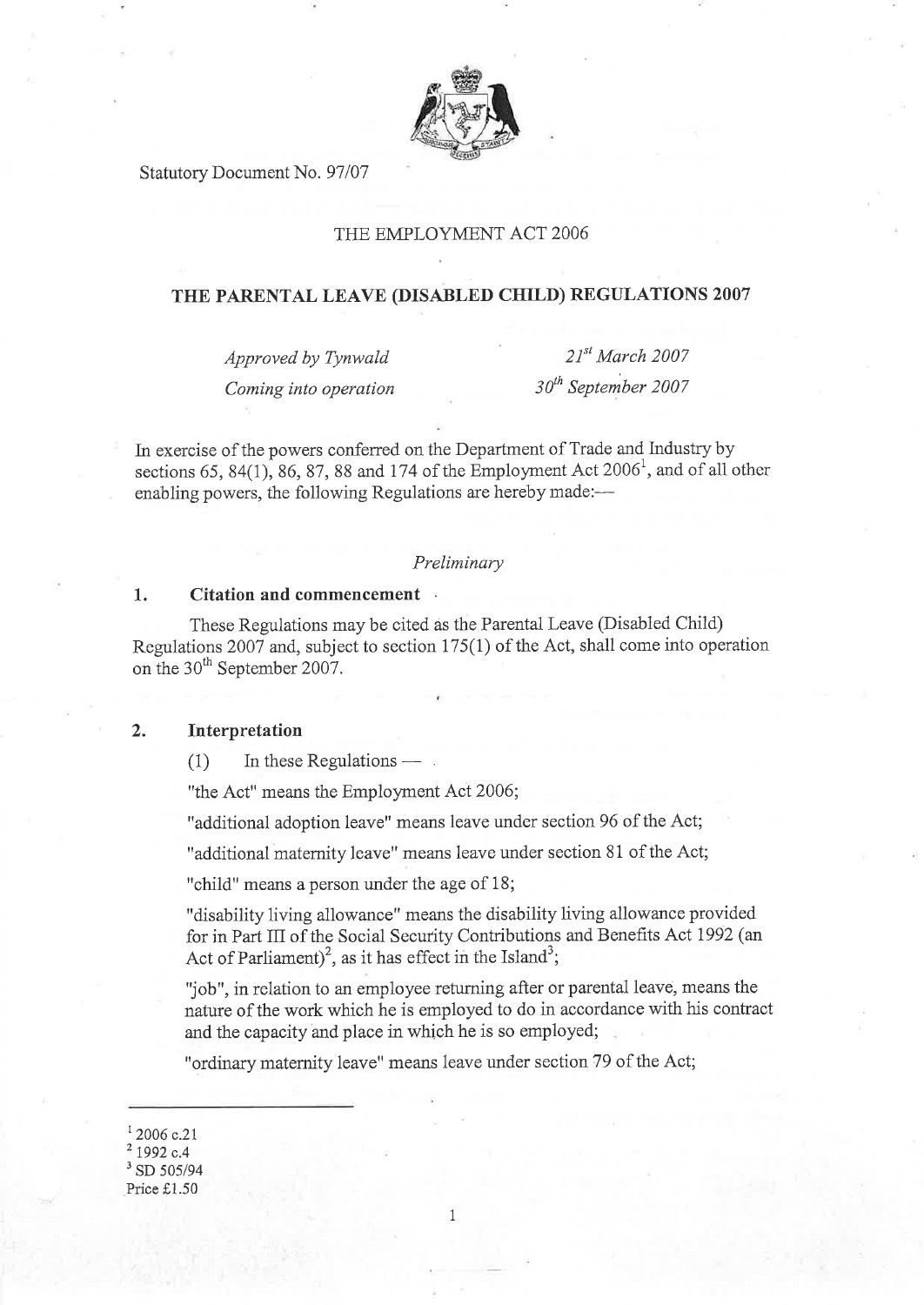"parental leave" means leave under regulation 3(1);

"statutory leave" means leave provided for in Part VII of the Act.

(2) <sup>A</sup>reference in any provision of these Regulations to a period of continuous employrnent is to a period computed in accordance with Schedule 5 to the Act, as if that provision were a provision of the Act.

#### Entitlement to parental leave

### 3. Entitlement to parental leave

- $(1)$  An employee who -
- (a) has been continuously employed for a period of not less than a year; and
- $(b)$  has, or expects to have, responsibility for a child who is entitled to a disability living allowance,

is entitled, in accordance with these Regulations, to be absent from work on parental leave for the purpose of caring for that chi1d.

Ø An employee has responsibility for a child, for the purposes of  $\frac{\text{pargraph (1)(b)}}{\text{pargmin}}$ 

- (a) he has parental responsibility for the child; or
- (b) he has been registered as the child's father under section 12(1) or 13(1) of the Civil Registration Act 1984<sup>4</sup>.

#### Extent of entitlement 4.

(1) An employee is entitled to 18 weeks' leave in respect of any individual child.

(2) Where the period for which an employee is normally required, under his contract of employment, to work in the course of a week does not vary, a week's leave for the employee is a period of absence from work which is equal in duration to the period for which he is normally required to work.

(3) 'Where the period for which an employee is normally required, under his contract of employrnent, to work in the course of a week varies from week to week or over a longer period, or where he is normaliy required under his contract to work in some weeks but not in others, a week's leave for the employee is a period of absence from work which is equal in duration to the period calculated by dividing the total of the periods for which he is normally required to work in a year by 52.

(4) .Where an employee takes leave in periods shorter than the period which constitutes, for him, a week's leave under whichever of paragraphs (2) and (3) is applicable in his case, he completes a week's leave when the aggregate of the periods of leave he has taken equals the period constituting a week's leave for him under the applicable paragraph.

 $4$  1984 c.12

2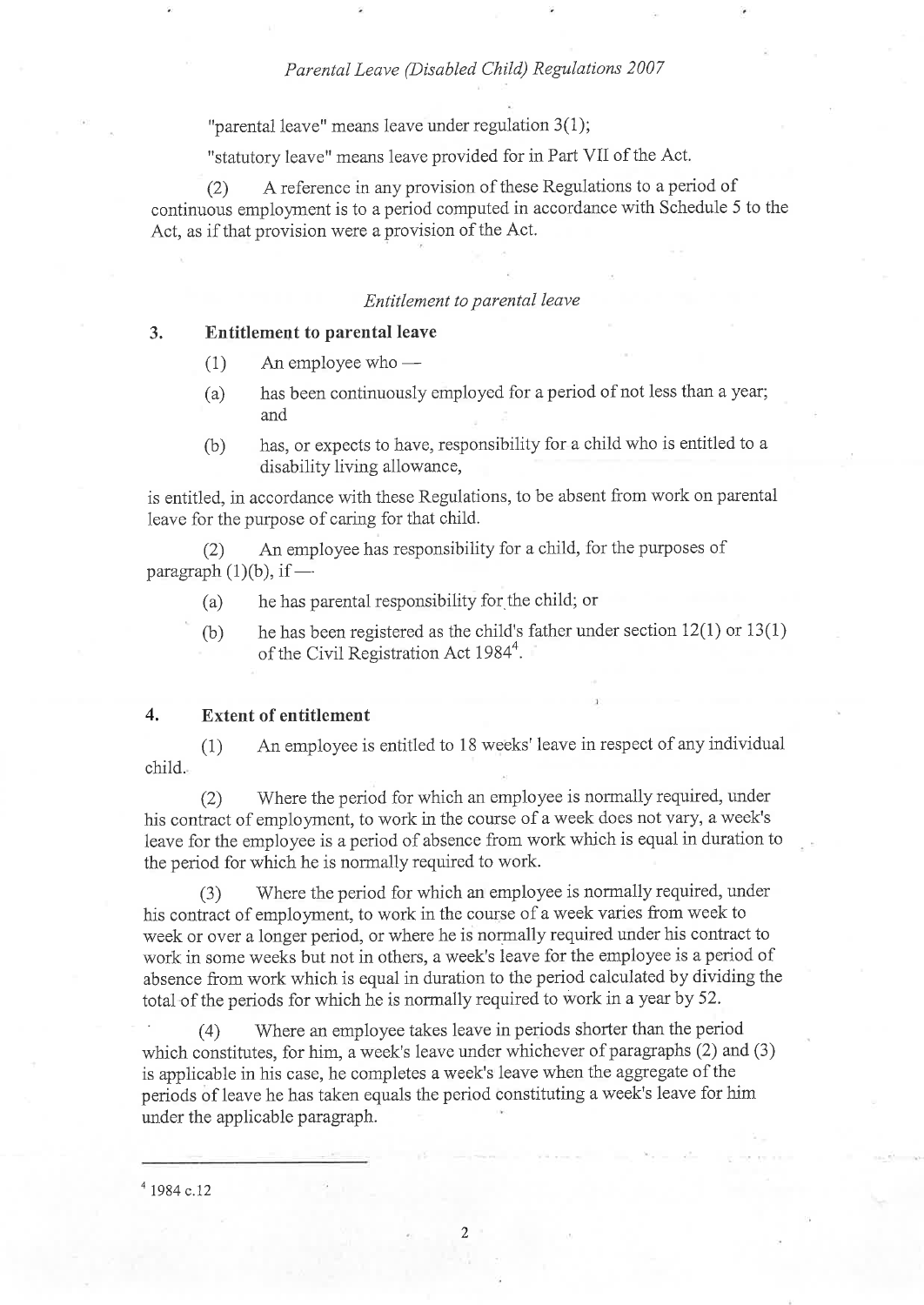#### 5. Conditions of entitlement

(1) Any entitlernent to parental leave may not be exercised on or after the date of the child's 18th birthday.

(2) An employee may not exercise any entitlement to parental leave unless -

- (a) he has complied with any request made by his employer to produce for the employer's inspection evidence of his entitlement, of the kind described in paragraph  $(3)$ ;
- (b) he has given his employer notice in accordance with paragraph (4) of the period of leave he proposes to take, and
- (c) in a case where regulation 6 applies, his employer has not postponed the period of ieave in accordance with that paragraph.

(3) The evidence to be produced for the purpose of paragraph  $(2)(a)$  is such evidence as may reasonably be required of –

- (a) the employee's responsibility for the child in respect of whom the employee proposes to take parental leave;
- (b) the child's date of birth and, in the case of a child who was placed with the employee for adoption, the date on which the placement began, and
- (c) the child's entitlement to a disability living allowance.
- (4) The notice required for the purpose of paragraph  $(2)(b)$  is notice

which -

- (a) specifies the dates on which the period of leave is to begin and end, and
- (b) is given to the employer at least 2I days before the date on which that period is to begin.

#### $6<sub>n</sub>$  Postponement of leave

An employer may postpone a period of parental leave where –

- (a) the employee has given the employer notice in accordance with regulation 5(4);
- (b) the employer considers that the operation of his business would be unduly disrupted if the employee took leave during the period identified in his notice;
- (c) the employer agrees to permit the employee to take a period of leave -
	- (i) of the same duration as the period identified in the employee's notice,
	- beginning on a date determined by the employer after consulting the employee, which is no later than 6 months after the commencement of that period; and  $(ii)$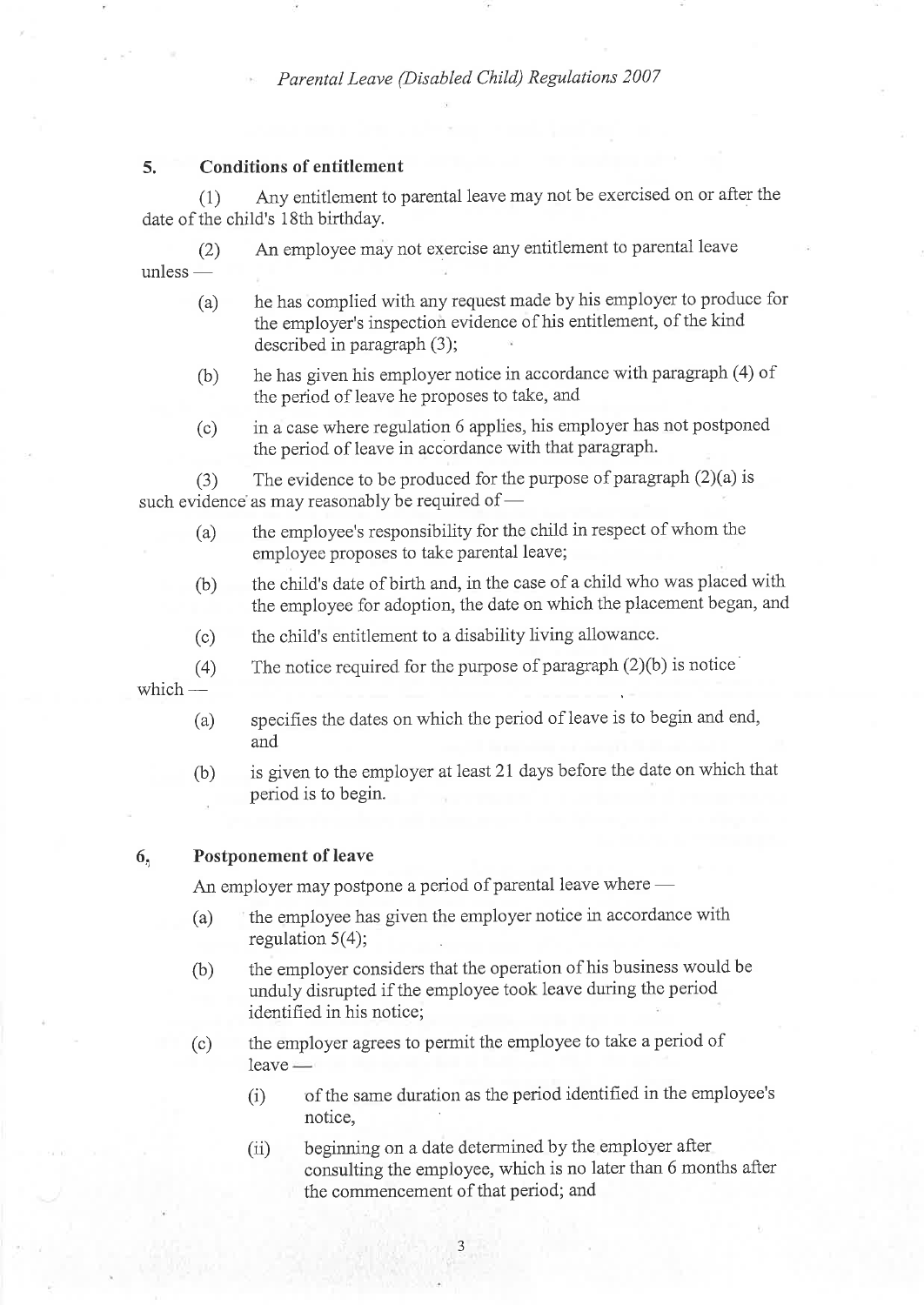- (iii) ending before the date of the child's 18th birthday.
- (d) the employer gives the employee notice in writing of the postponement which-
	- (i) states the reason for it, and
	- (ii) specifies the dates on which the period of leave the employer agrees to permit the employee to take will begin and end, and
- (e) that notice is given to the employee not more than 7 days after the employee's notice was given to the employer.

#### 7. Maximum annual leave allowance

(1) An empioyee may not take more than 4 weeks' ieave in respect of any individual child during a particular year.

(2) For the purposes of paragraph  $(1)$ , a year is the period of 12 months beginning -

- (a) except where sub-paragraph (b) applies, on the date on which the employee first became entitled to take parental leave in respect of the child in question, or
- (b) in a case where the employee's entitlement has been intemrpted at the end of a period of continuous employment, on the date on which the employee most recently became entitled to take parental leave in respect of that child,

and each successive period of 12 months beginning on the anniversary of that date.

## 8. Contractual rights to parental leave

(1) This regulation applies where an employee is entitled to parental leave (in paragraph (2) referred to as a "statutory right"), and also to a right which corresponds to that right and which arises under the employee's contract of employment or otherwise.

- (2) In a case where this regulation applies -
- (a) the employee may not exercise the statutory right and the corresponding right separately but may, in taking the leave for which the 2 rights provide, take advantage of whichever right is, in any particular respect, the more favourable, and
- (b) the provisions of the Act and of these Regulations relating to the statutory right apply, subject to any modifications necessary to give effect to any more favourable contractual terms, to the exercise of the composite right described in sub-paragraph (a) as they apply to the exercise of the statutory right.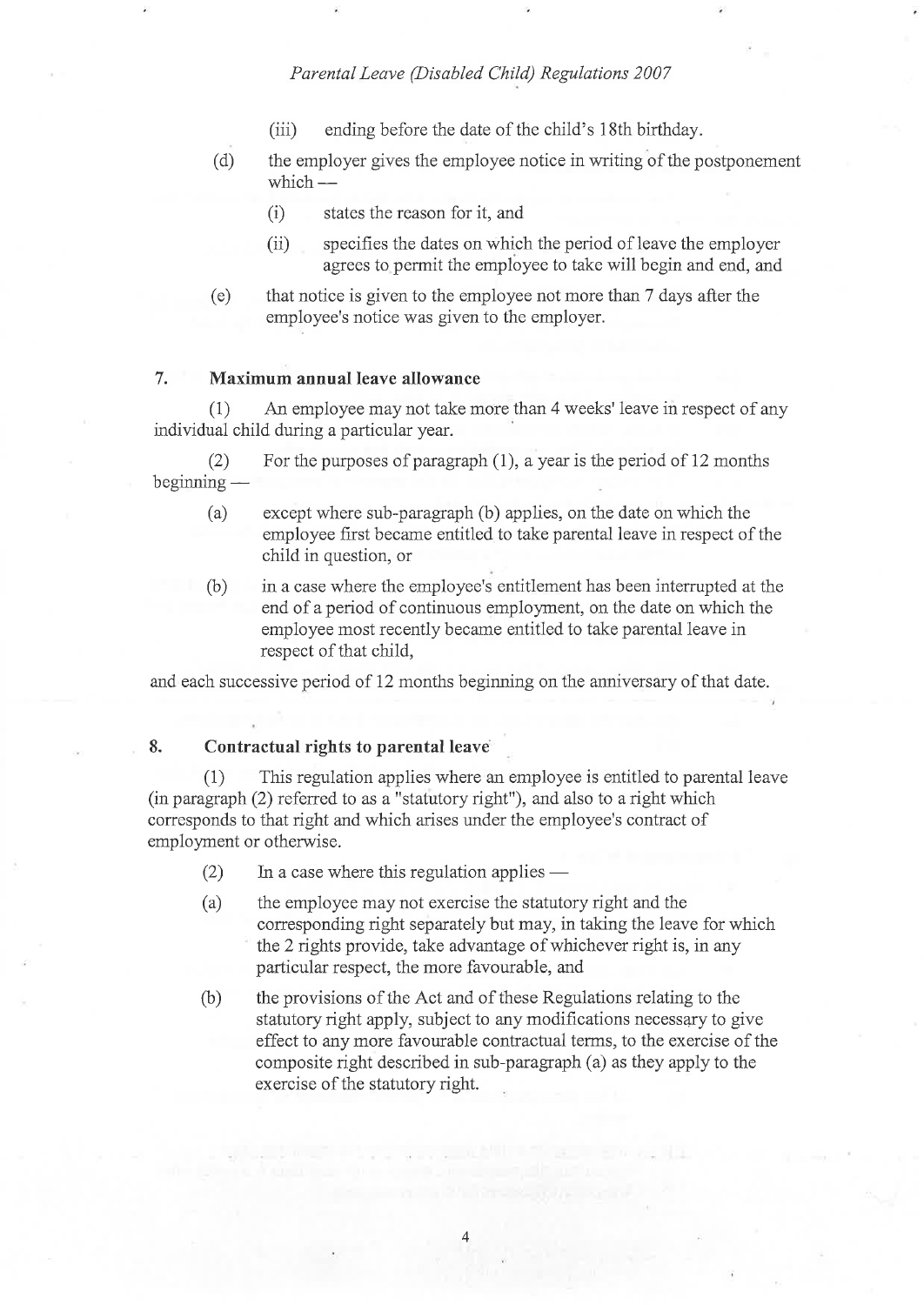Application of terms and conditions during parental leave

#### $9.7$ Application of terms and conditions during parental leave

An employee who takes parental leave —

- (a) is entitled, during the period of leave, to the benefit of his employer's implied obligation to him of trust and confidence and any terms and conditions of his employment relating to –
	- (i) notice of the termination of the employment contract by his employer;
	- (ii) compensation in the event of redundancy, or
	- (iii) disciplinary or grievance procedures;
- (b) is bound, during that period, by his implied obligation to his employer of good faith and any terms and conditions of his employment relating  $to -$ 
	- (i) notice of the termination of the employment contract by him;
	- (ii) the disclosure of confidential information;
	- (iii) the acceptance of gifts or other benefits, or
	- (iv) the employee's participation in any other business.

#### Return to work

#### 10. Right to return after parental leave

(1) An employee who returns to work after aperiod of parental leave of <sup>4</sup> weeks or less, which was --

- (a) an isolated period of leave, or
- (b) the last of 2 or more consecutive periods of statutory leave which did not include any period of additional maternity leave or additional adoption leave, or a period of parental leave of more than 4 weeks,

is entitled to return to the job in which he was employed before his absence.

- (2) An employee who returns to work after -
- (a) a period of parental leave of more than 4 weeks, whether or not preceded by another period of statutory leave, or
- (b) a period of parental leave of 4 weeks or 1ess, not falling within the description in paragraph  $(1)(a)$  or  $(b)$ ,

is entitled to return from leave to the job in which he was employed before his absence or, if it is not reasonably practicable for the employer to permit him to retum to that job, to another job which is both suitable for him and appropriate for him to do in the circumstances.

(3) The reference in paragraph (1) and (2) to the job in which an employee was employed before his absence is a reference to the job in which he was employed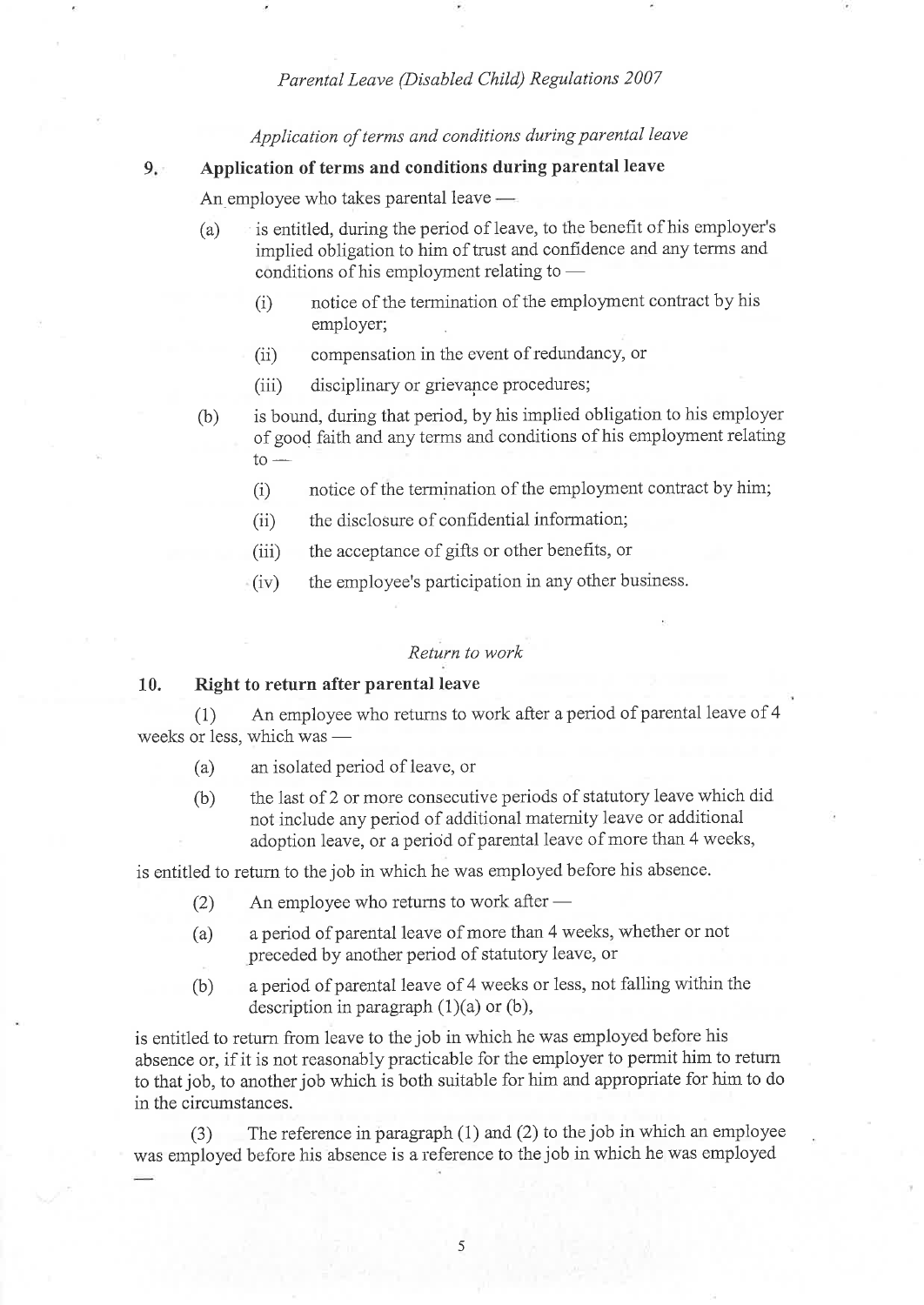- (a) if his retum is from an isolated period of statutory leave, immediately before that period began;
- (b) if his return is from consecutive periods of statutory leave, immediately before the first such period.

### 11. Incidents of the right to return

(1) An employee's right to return under regulation  $10(1)$  or (2) is a right to return -

- (a) with his seniority, pension rights and similar rights as they would have been if he had not been absent, and
- (b) on terms and conditions not less favourable than those which would have applied if he had not been absent.

(3) The provisions in paragraph  $(1)(a)$  and (b) for an employee to be treated as if he had not been absent refer to his absence -

- (a) if his return is from an isolated period of statutory leave, since the beginning of that period;
- (b) if hjs return is from consecutive periods of statutory leave, since the beginning of the first such period.

#### Employment protection

#### Protection from detriment 72.

(1) An employee is entitled under section 65 of thè Act not to be subjected to any detriment by any act, or any deliberate failure to act, by his employer done for the reason that the employee took or sought to take parental leave.

(2) Paragraph (1) does not apply in a case where the detriment in question amounts to dismissal within the meaning of Part X of the Act.

#### 13. Unfair dismissal

(1) An employee who is dismissed is entitled under section 114 of the Act to be regarded for the purposes of Part X of the Act as unfairly dismissed if the reason or principal reason for the dismissal is a reason connected with the fact that he took or sought to take parental leave.

(2) An employee who is dismissed sha1l also be regarded for the purposes of Part X of the Act as unfairly dismissed if -

- (a) the reason (or, if more than one, the principal reason) for the dismissal is that the employee was redundant;
- (b) it ís shown that the circumstances constituting the redundancy applied equally to one or more employees in the same undertaking who held positions similar to that held by the employee and who have not been dismissed by the employer, and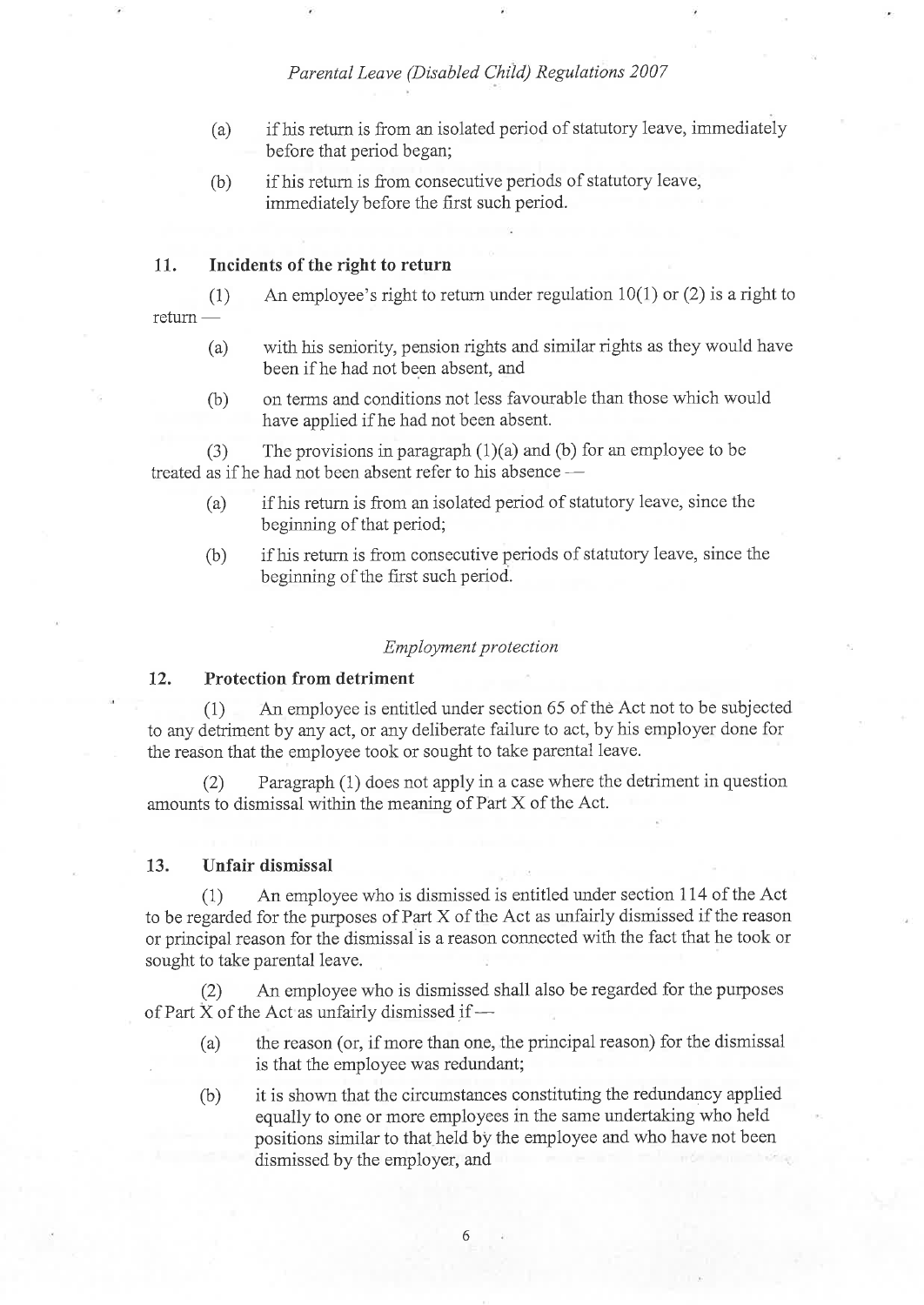- (c) it is shown that the reason (or, if more than one, the principal reason) for which the employee was selected for dismissal was a reason of <sup>a</sup> kind specified in paragraph (1).
- (3) Paragraph (1) does not apply in relation to an employee if
- (a) it is not reasonably practicable for a reason other than redundancy for the employer (who may be the same employer or a successor of his) to permit him to return to a job which is both suitable for him and appropriate for him to do in the circumstances;
- (b) an associated employer offers him a job of that kind, and
- (c) he accepts or unreasonably refuses that offer.

(4) Where cn a complaint of unfair dismissal any question arises as to whether the operation of paragraph (1) is excluded by the provisions of paragraph (3), it is for the employer to show that those provisions were satisfied in relation to the complainant.

#### 14. Calculation of a week's pay

Where -

- (a) under Schedule 6 to the Act, the amount of a week's pay of an employee fa1ls to be calculated by reference to the average rate of remuneration, or the average amount of remuneration, payable to the employeê in respect of a period of 12 weeks ending on a particular date (referred to as "the calculation date");
- (b) during a week in that period, the employee was absent from work on parental leave, and
- (c) remuneration is payable to the employee in respect of that week under his contract of employrnent, but the amount payable is less than the amount that would be payable if he were working,

that week shall be disregarded for the purpose of the calculation and account shall be taken of remuneration in earlier weeks so as to bring up to 12 the number of weeks of which account is taken.

MADE  $Z_{\bullet}$  |  $z$  2007

Dachethey

Minjster for Trade and Industry